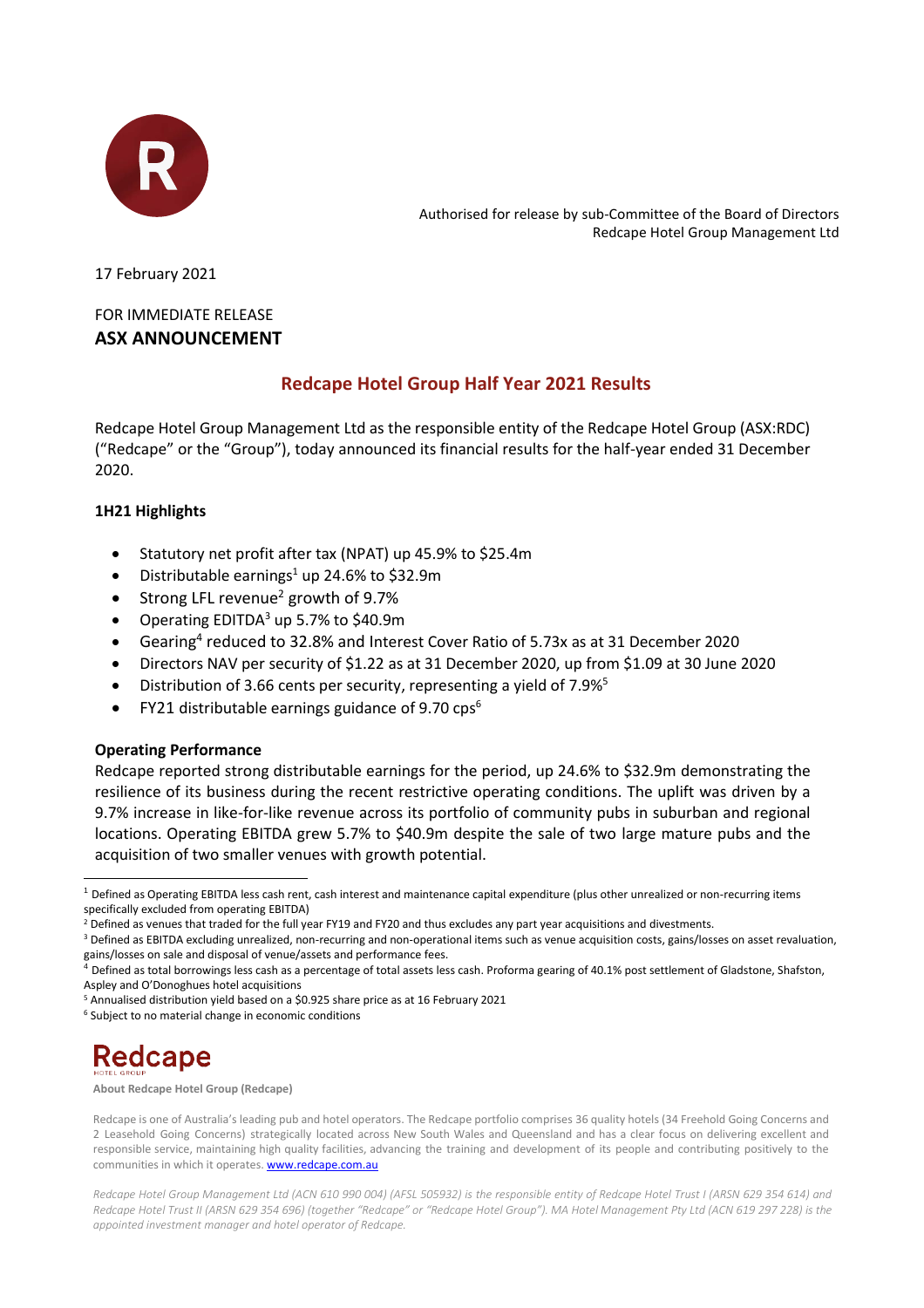Redcape achieved record customer advocacy and staff satisfaction metrics, a strong lead indicator of performance, and returned to a full resumption in its growth strategy. Despite increased COVID-19 related costs, equating to approximately \$3.1m for the period, the Group delivered 45.9% growth in statutory NPAT to \$25.4m. It strengthened its balance sheet through an expanded debt facility on longer tenure, providing greater opportunity to pursue further acquisitions.

#### **Property Portfolio**

The Group announced four hotel acquisitions during the period reflecting its renewed commitment to active portfolio management and a strategic approach to expansion in key geographies. The Group will focus on integrating these venues to Redcape's platform in the second half, having settled the Gladstone Hotel, Dulwich Hill, on 1 February and O'Donoghues in Emu Plains, Penrith, on 15 February and with the two Brisbane acquisitions, the Shafston and Aspley Hotels, due to settle in 2H21.

Directors NAV per security increased to \$1.22 per security as at 31 December 2020, from \$1.09 cents per security at 30 June 2020. This reflects an independent valuation of 12 of the Group's longest-dated assets.

#### **Outlook**

The business has continued to trade positively into the second half. The Group is forecast to deliver distributable earnings of 9.70  $cps<sup>7</sup>$  for FY21. Quarterly Distributions for 2H21 are expected to be consistent with 1H21 of 1.83 cps, reflecting a payout ratio of 75%.

Redcape remains committed to delivering sustainable distributions through growing earnings and execution of its growth strategy. With the four recent acquisitions completing during 2H21, management is focused on onboarding these venues to the Redcape platform and increasing market share.

Redcape CEO Dan Brady said, "We have been able to not just survive but thrive during 2020 which is reflected in our record first half performance. Our business is trading positively demonstrating the resilience of our community and customer centric business model, strong operating platform and calm, deliberate and disciplined approach to returning to strategy.

"Our focus on customer engagement has resulted in increased revenue and reinstatement of distributions, showcasing our ability to run community pubs and drive a strong operating performance. Our lead indicators of staff satisfaction and customer NPS metrics are at record levels as we continue to invest in our people, empowering our teams to enrich their local communities through hospitality.

"We have a high level of confidence in the future performance of our business and our strengthened balance sheet positions us well to maximise our pub performance, seek acquisition opportunities and to deliver sustainable growth in future periods."

## **Redcape**

**About Redcape Hotel Group (Redcape)**

*Redcape Hotel Group Management Ltd (ACN 610 990 004) (AFSL 505932) is the responsible entity of Redcape Hotel Trust I (ARSN 629 354 614) and Redcape Hotel Trust II (ARSN 629 354 696) (together "Redcape" or "Redcape Hotel Group"). MA Hotel Management Pty Ltd (ACN 619 297 228) is the appointed investment manager and hotel operator of Redcape.* 

<sup>&</sup>lt;sup>7</sup> Subject to no material change in economic conditions

Redcape is one of Australia's leading pub and hotel operators. The Redcape portfolio comprises 36 quality hotels (34 Freehold Going Concerns and 2 Leasehold Going Concerns) strategically located across New South Wales and Queensland and has a clear focus on delivering excellent and responsible service, maintaining high quality facilities, advancing the training and development of its people and contributing positively to the communities in which it operates[. www.redcape.com.au](http://www.redcape.com.au/)